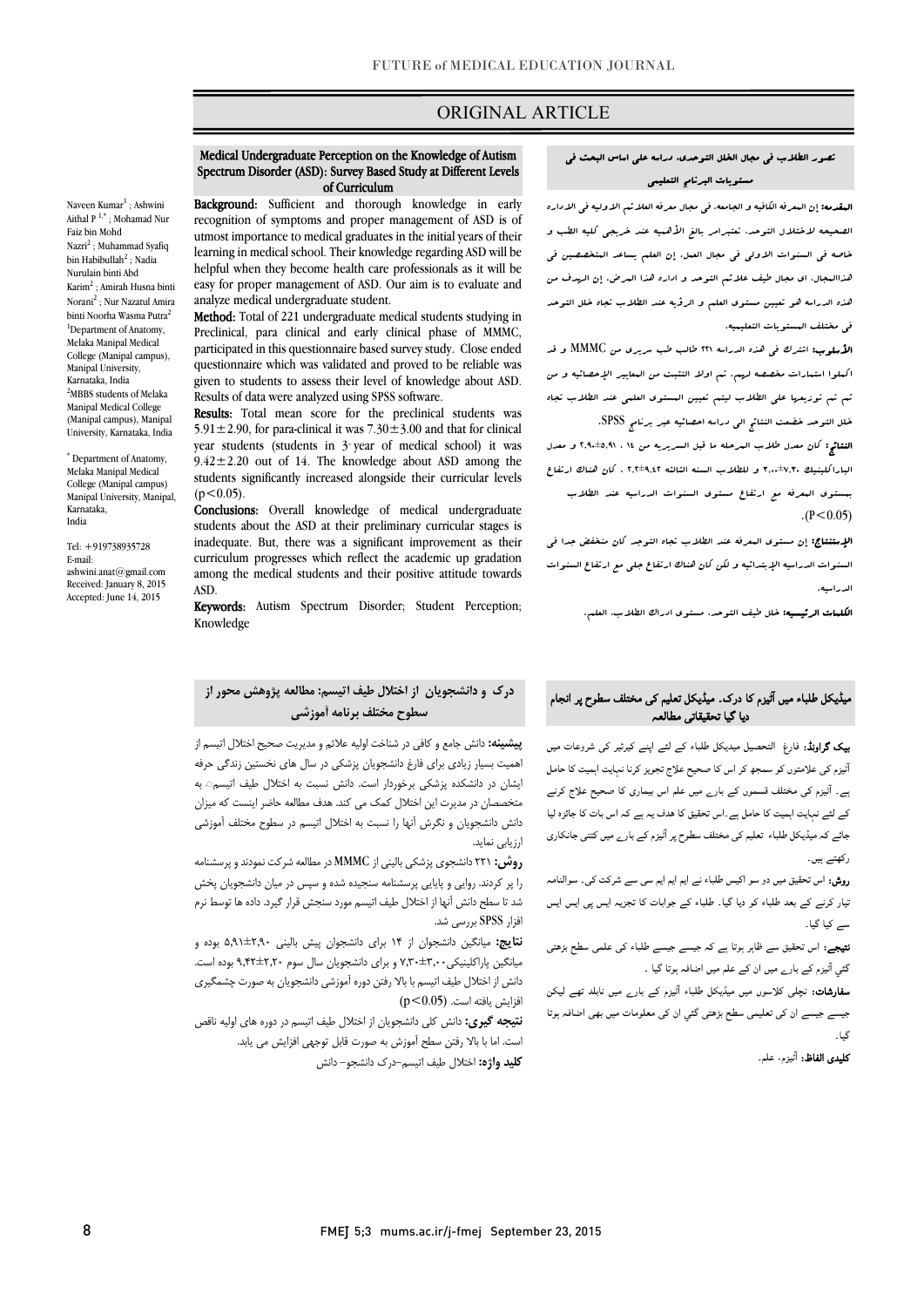## INTRODUCTION

Autism spectrum disorder (ASD) or autistic spectrum is a complex developmental disability as it has been categorized under neuro-developmental disorders. It is characterized by social deficits and communication difficulties, stereotyped behaviors and interests and in some cases, cognitive delays. Experts believe that ASD presents itself during the first three years of a person's life. This condition is due to a neurological disorder that has an effect on normal brain function, affecting development of the person's communication and social interaction skills (1). Delayed "first words" is among the most common presenting symptoms of ASDs (2). There are also delays in gesture usage and other foundation skills (i.e., early vocalizations and receptive language) which can be detectable before the expected onset of spoken word (3).

A person with ASD will typically prefer to stick to a set of behaviors and will resist any major (and many minor) changes to daily activities (4). Several relatives and friends of people with ASDs have commented that if the person knows a change is coming in advance, and has time to prepare for it; the resistance to the change is either gone completely or is much lower  $(4)$ .

Autism is different from mental retardation. Mental retardation is characterized by more or less impairment in skills in all areas of development. Therefore, if a mental retarded child of 8 years has a mental age of 5 then all its skills would be roughly around 5 years (i.e. motor, communication, social, self-help, cognition etc.) (5). But an uneven skill development is a hallmark of ASD. In some areas the child may show age-appropriate skills; in some the skills may be below the developmental level; and then again there are people with ASD who may possess exceptional skills i.e. beyond their age level (5).In certain countries, individuals with intellectual disability including children with ASDs are being discriminated and have lack of access to education and justice (6). Proper knowledge regarding ASD for medical students can help them to understand the problem better as they are exposed to this problem in the early years of their education in medical school and for proper management of ASD when these students treat patients with ASD.

This study was aimed for assessing knowledge about autism spectrum disorder (ASD) among the medical students studying in various stages of their undergraduate curriculum ie., Preclinical, para-clinical and clinical batches of Melaka Manipal Medical College (MMMC) Manipal as well as to analyze the student's attitude about ASD in terms of perception and acceptance towards autistic people.

#### METHODS

Close ended questionnaire reflecting an overall preliminary knowledge about ASD was used in the current study as referred by Bakare et al., (7). Dr. Bakare designed this questionnaire of 19 questions to test the factors influencing knowledge about childhood autism among final year undergraduate Medical, Nursing and Psychology students of University of Nigeria, Enugu State, Nigeria. He has proved that the test-retest reliability of the questionnaire is good based on the significant correlations he found in the mean

 domain and mean total scores. He also opines that the questionnaire showed a good internal consistency and that it would be a useful tool in testing where knowledge and awareness about childhood autism is low. We have selected medical undergraduate students of initial 3 levels of their curriculum. The questionnaire was validated by other faculties of our college and was found reliable by the study which was done using this questionnaire. The questionnaire included in the present questionnaire were also categorized into 4 domains reflecting following qualities of ASD. 14 out of 19 questions in accordance with the suitability of has been attached at the end (appendices). The questions

### $\triangleright$  Domain 1(Question no. 1-5)

 Contain 5 items that to test the knowledge of autism type of autism and the onset of autism to appear. disorder, possible condition that can be associated with

## $\triangleright$  Domain 2 (Question no. 6-11)

 Comprise of 6 questions about the impairment in social interaction that can be found in autistic children.

### $\triangleright$  Domain 3 (Question no. 12)

 Contain 1 question, that to address the impairment in communication and language development in an autistic child.

## Domain 4 (Question no. 13-14)

 and compulsive behavior of the child. Consist of 2 questions which are focused on the obsessive

### $>$  Sample size

 A total of 221 undergraduate students participated in the study. The participants were selected on random basis to reduce any bias and to obtain statistically significant results. 65 students studying in preclinical year (Phase 1 stage 1), 82 students of para clinical batch (Phase 1 stage IIA) and 74 students of clinical batch (Phase 1 stage IIB) were involved in the study. Respondents gave their informed consent before study. The participants were selected on random basis to taking part in this study.

# $\triangleright$  Data collection methods

 Students were asked to respond to the questions mentioned in the questionnaire. Prior consent of the students was taken and the students voluntarily participated in the study. During given score '1' whereas, wrong answers and 'don't know' responses were scored as '0'. Maximum score that can be obtained was 14 and the minimum was 0. The score was determined by the answer scheme provided. evaluation of these responses, the correct answers were

## $\triangleright$  Data analysis

 Mean score with SD were calculated for each batch. The percentage level of mean score was also calculated for the comparison purpose. Resulting data of mean scores were analyzed statistically by testing independent t test using SPSS significant. software version 16.0.  $p < 0.05$  was considered as statistically

## **RESULTS**  $\overline{a}$

 Mean score with standard deviation (SD) and corresponding represented in graph -1 and graph -2. Total mean  $\pm$  SD for the first year (pre clinical) medical students was  $5.91 \pm 2.90$ . This mean corresponded to 42% of corrected answer score '1' as in questionnaire. Similarly, mean score for second year percentage result of MBBS students of each year is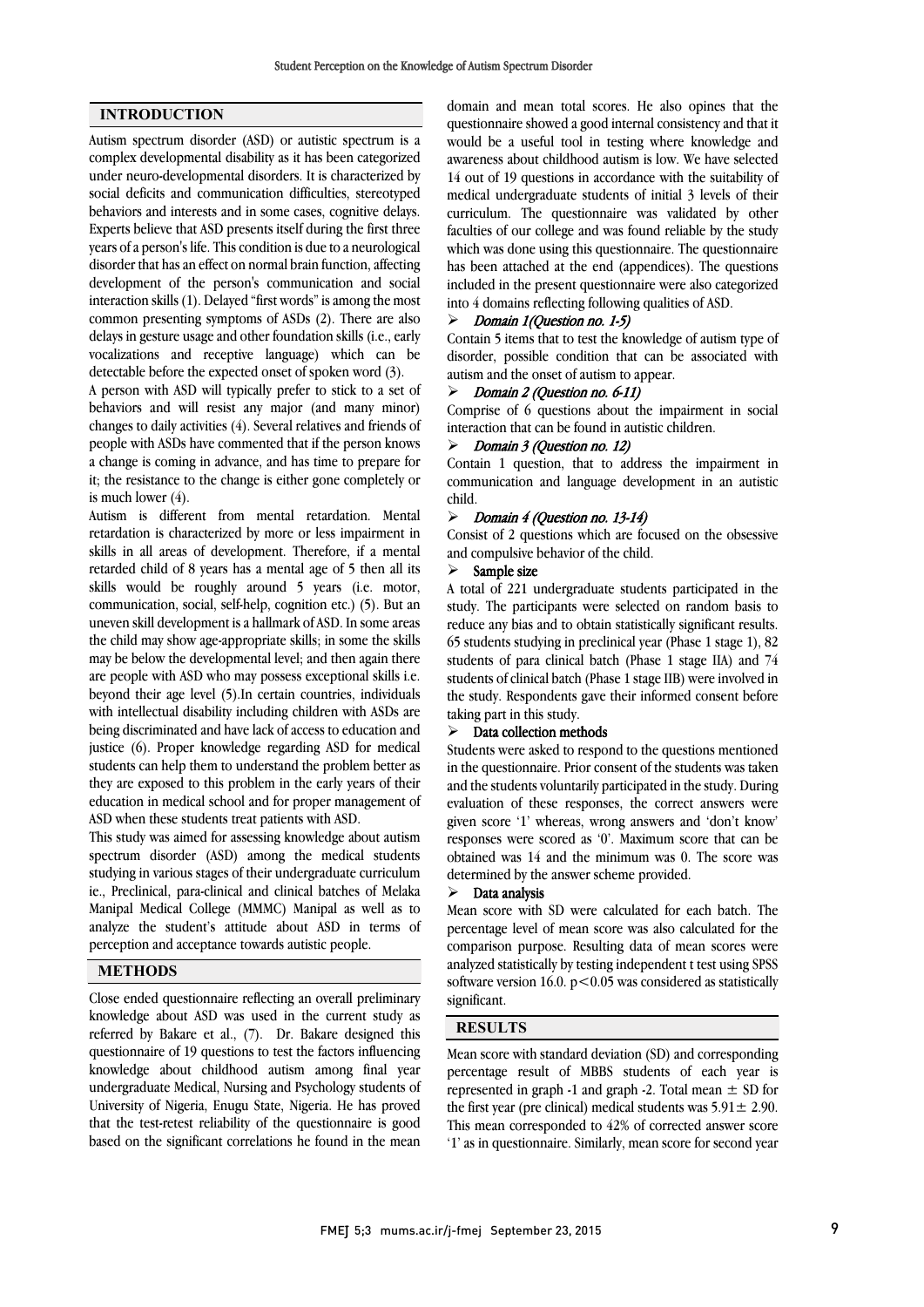

 Figure 1. Mean percentage results of MBBS students  $\overline{a}$ of preliminary three curricular batches



of first 3 curricular levels of medical undergraduates.

(para clinical) student was  $7.30 \pm 3.00$  with 52% of the result. This improvement in the awareness and knowledge found to be statistically significant (p<0.01).The mean score for preliminary clinical year students was  $9.42 \pm 2.20$  which accounted for 67% of result.

 The mean score difference between the first and second year undergraduates found to be significantly increasing from their pre-clinical to para clinical curricular level with the improvement in the level of knowledge on ASD had also been observed between para clinical and early phase of clinical undergraduate students with the statistical significant statistical significance of  $p = 0.0053$ . Likewise, progressive difference of improvement ( $p < 0.0001$ ).

Figure 1 show the Mean percentage results of MBBS students

 of preliminary three curricular batches, also Figure 2 representation of mean score levels of first 3 curricular levels of medical undergraduates that there were statistically significant difference between year 2 and year 2 ( $p < 0.05$ ). ֦ significant difference between year 1 and year 2 ( $p \le 0.05$ ) and

֦

## DISCUSSION

 Most parents report the symptoms of ASD occurred at onset challenging as there is no single treatment and it requires a set of treatment which needs to be extended to the affected child based on its presentation of ASD. An intensive care, sustained special education programs and behavior therapy can restore the sen eare, social and job skin of the ancetted<br>child. Hence, proper awareness on ASD characters among the health care professionals is imperative to achieve an effective management of the ASD. It would be very helpful for medical undergraduate students if they are educated regarding the ASD as it will lead to proper surgical within first year of life (8). Treatment of ASD is highly can restore the self care, social and job skill of the affected management of the disorder.

 A study in this approach conducted by Monday et al., among medical, nursing and psychology students in Nigeria revealed mean score (out of 19) of  $12.24 \pm 3.24$  (63%) for medical psychology students it was  $9.01 \pm 3.76$  (47%) (9). Medical students involved in their study were final year undergraduate students. But the clinical batch students participated in the present study was of preliminary clinical posure statems with the emilical exposure of less than of months. Even then, the resulting score we observed was comparatively higher i.e.,  $9.41 \pm 2.20$  (67%). This is an appreciable fact wherein, our student's attitude towards ASD found to be remarkably favorable. In the academic curricula, exposure in pediatrics and this duration helps them to students,  $10.76 \pm 3.50$  (56%) for nursing students and for posting students with the clinical exposure of less than 6 medical students will normally have longest duration of acquire more knowledge about the ASD.

 The result of current study on knowledge about ASD among the medical undergraduate students is slightly low of awareness about the disorder during their basic science curricula which is warranted. Nevertheless, progressive improvement with the significant increment in their level of knowledge on ASD is highly appreciable and it reflects their irrespective of their curricular level. This indicates the need positive attitude towards ASD.

 Bakare et al., (10) in a research study performed on health care workers on availability of facilities and law caring for the needs and rights of children with childhood autism reported higher mean score. Health care workers like nurses will have maximum exposure with the not emitter, which make them<br>understand better the mentality of the children and their needs. However, medical professionals are more into the treatment that necessitate them to be aware of the condition maximum exposure with the ASD children, which make them much better than any other health professionals.

 the ASD as the level of curricular advancement can be considered as a favorable trend that reflects the positive attitude towards ASD. This attitude is important as an autistic child needs a multi-disciplinary approach requiring services of professionals like pediatricians and others (9). Significant progress in their knowledge or perception toward